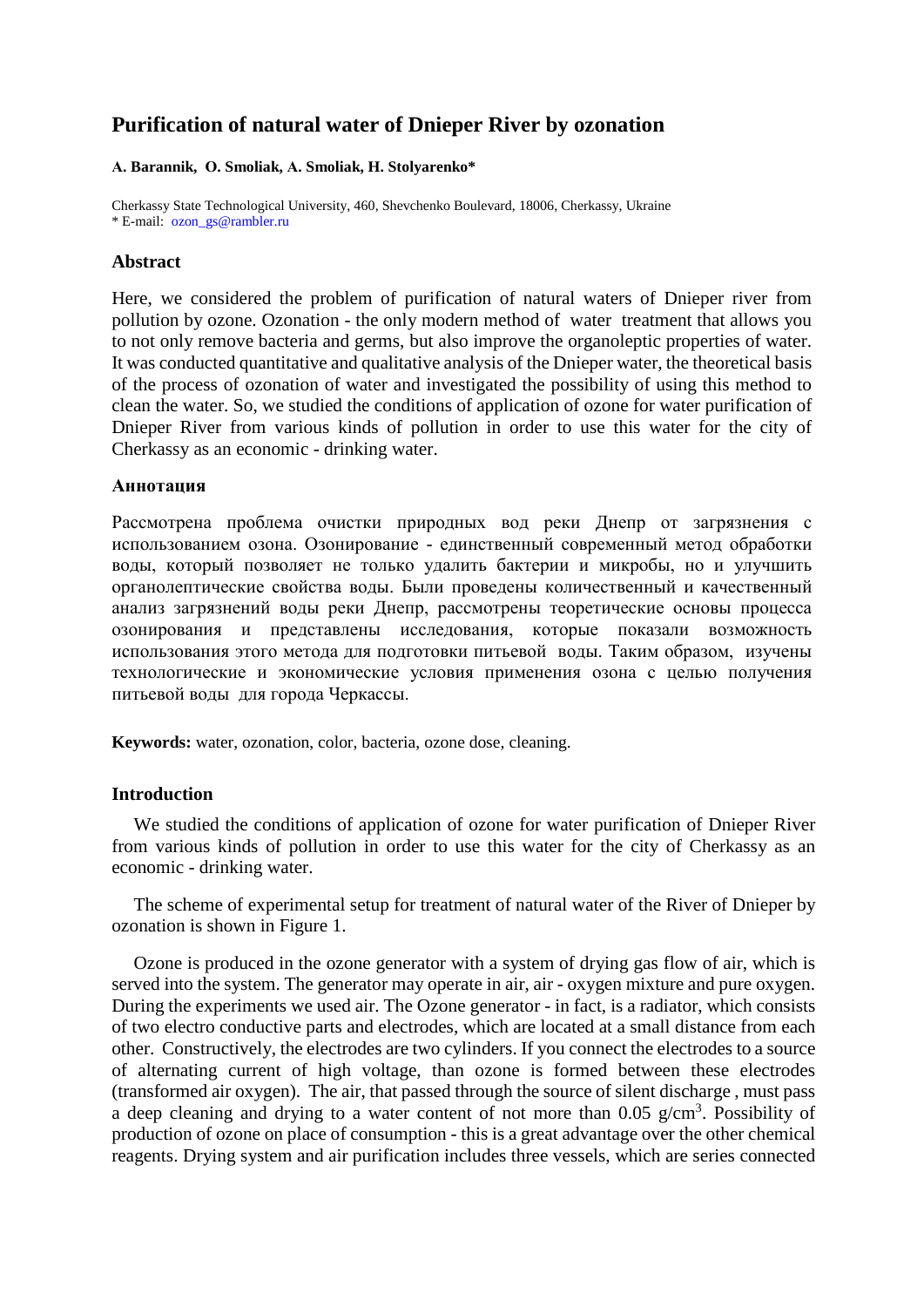with absorbers. The first of them - silica gel, the second – absorber of brand of NaX, the third - phosphorus pentoxide, which allows you to clean the gas flow from the water vapor.



**Figure 1** The scheme of plants for ozonation: 1 - compressor; 2 - monostat; 3 - flowmeter; 4 - the block of air drying; 5 - the ozone generator; 6 - step-up transformer; 7 - bubble column; 8 - spectrophotometer; 9 - Drexel glass with a solution of KI; 10 - a container of cleaning solution; 11- the tank with clean solution; 12 - drip tray; 13 the linear autotransformer.

The dried gas mixture is sent to the ozonator, voltage is applied to electrodes from a stepup transformer (the voltage is 9.5 - 11 kV). The resulting ozone is fed into the bottom of the bubble column through the porous plate. For determining of ozone in the gaseous phase, we used a technique iodometric titration.

For the control of the gas phase, lines were connected to the scheme of the gas analysis, which consist of two series connected absorption vessel, the gas meter and rheometer.

Chromaticity of water is determined by the photometric method - by comparing the samples of test liquid with solutions, that mimic the color of natural water. Determination of the optical density was performed at a wavelength  $\lambda = 430$  nm, the layer thickness 50 mm. The optical density was measured at the FEC at  $\lambda$  = 430 nm and 1 = 50 mm.

Photometric method for determination of iron is based on the reaction of formation of two and trivalent iron with sulfosalicylic acid of complex compound of yellow color. Determination of the optical density was carried out at  $\lambda = 430$  nm, the thickness of the liquid layer  $l = 50$  mm.

The oxidizability of water is determined by the permanganate. Oxidation is carried out by potassium permanganate with heating.

When the water of the river of Dnieper treated with ozone-air mixture with low doses, there is a series of parallel physico-chemical and biological destructive-oxidation processes, competing with each other:

1. Ozonation of bacteria. The effect of water disinfection with ozone depends on several factors: number of bacteria, species of bacteria, water temperature, the presence of readily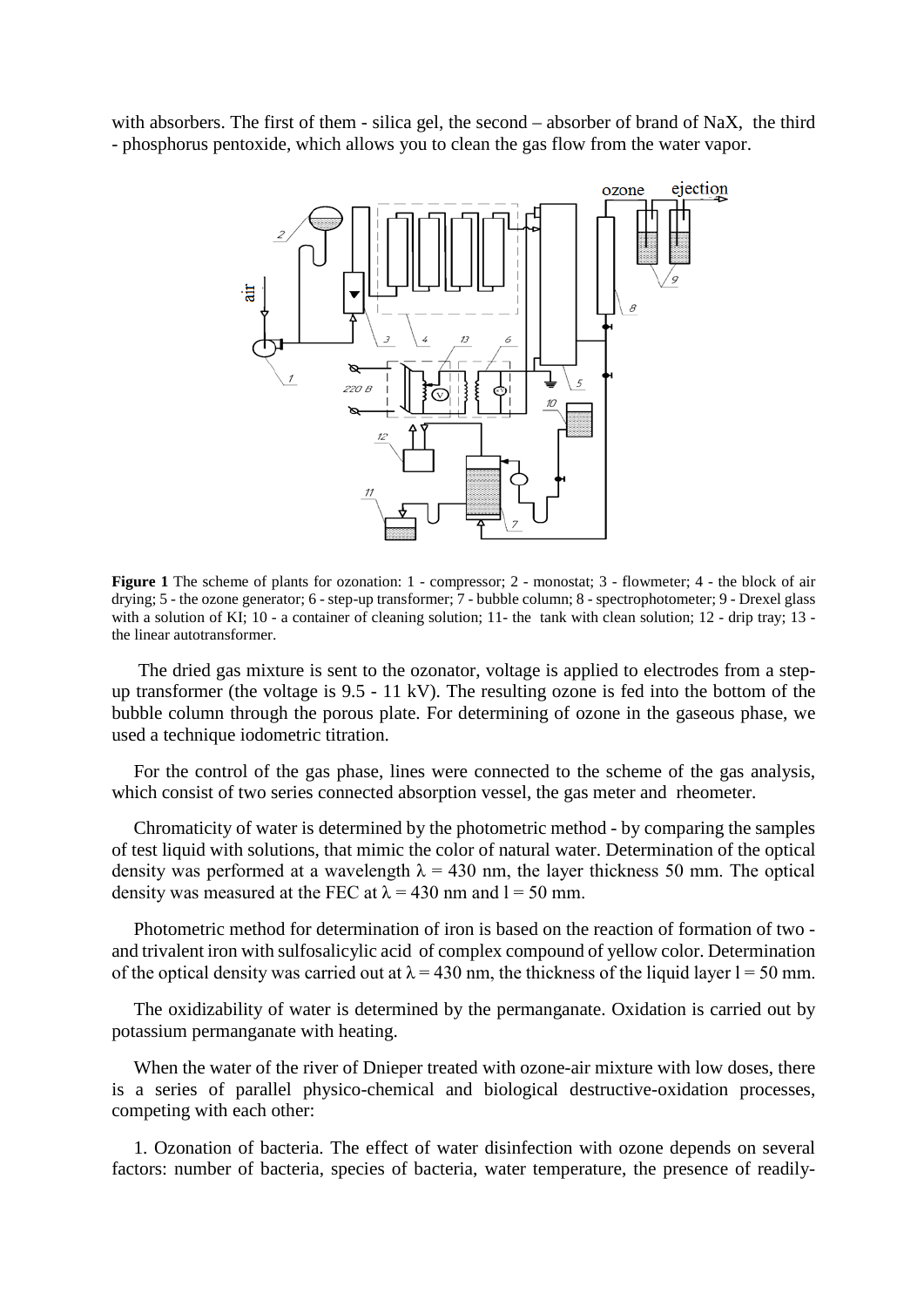oxidizable impurities. The bactericidal dose of ozone for 99% inhibition of bacterial cells of all kinds in the Dnieper water at the time of vegetation is  $2.1 - 2.4$  mg/dm<sup>3</sup>. The contact time: 6 -8 minutes; the concentration of ozone in the ozone-air mixture is 20  $\frac{g}{m^3}$ .

2. Destruction of spores, cysts, and various pathogens. The bactericidal 99% effect of is achieved at a dose of ozone from 0.3 to 1.85 mg/dm<sup>3</sup>. The contact time - from several seconds to 20 - 25 minutes. The suppression of majority of colonies of microorganisms at a concentration of ozone in the ozone-air mixture 20  $\text{g/m}^3$  is 4 - 7 minutes.

3. The time of contact of the phases decreases with increasing doses of ozone with 15-16 minutes to 3 minutes.

4. Discoloration of water.

5. Removal of tastes and odors of water.

6. The reaction of ozone with an easy-oxidized microorganisms.

All these processes are competing with reactions of suppression of life aquatic, especially, the elimination of protozoa from the water (type of Dracena and microalgae).

In such a way, the ozone is used for the purpose, which we are interested In, partially, since it has a number of simultaneous processes, in which the speed of the same order.

Effect of ozone on bacteria and viruses is a high speed fast-flowing process. In parallel experiments, it was found, that the processing of the clarified water, which contains the microbe number of 1.7 million. pers / ml and the index number 10000, disinfection takes place completely at 20-40 seconds.

Moreover, for cold water  $(8 \degree C)$  - 25 seconds is enough; for water with a temperature of 16-20 °C - 40 seconds. The dose of ozone during the experiments was 1.65 mg/dm<sup>3</sup>. Increasing the ozone dose up to  $2.25 \text{ mg/dm}^3$  did not produce a significant growth of rate of bactericidal decomposition. The interesting fact is, what with increasing temperature increases the contact time of the phases. This shows, that ozone is the basic agent, which is dissolved in the water. It means, that the biological processes, that unlike the chemical liquid, depend on the concentration of dissolved ozone.

The results of the process of destruction of algae and protozoa for a contact time of 12 minutes are shown in the table 1. Number of protozoa was determined totally.

| $N_2$ | <b>Source water</b><br>number of pieces./dm <sup>3</sup> |        | Water after ozonation,<br>number of pieces./dm <sup>3</sup> |                |      |     |
|-------|----------------------------------------------------------|--------|-------------------------------------------------------------|----------------|------|-----|
|       | winter                                                   | summer | ozone dose                                                  |                |      |     |
|       |                                                          |        |                                                             | 1,65           | 2,25 | 3,0 |
|       | 28                                                       |        |                                                             |                |      |     |
|       | 6                                                        |        |                                                             |                |      |     |
|       | 4                                                        |        |                                                             |                |      |     |
|       |                                                          | 46     | 30                                                          |                |      |     |
|       |                                                          | 42     | 25                                                          | $\overline{8}$ |      |     |
|       |                                                          | 38     |                                                             |                |      |     |

**Table 1** The efficiency of the biological water purification of Dnieper River.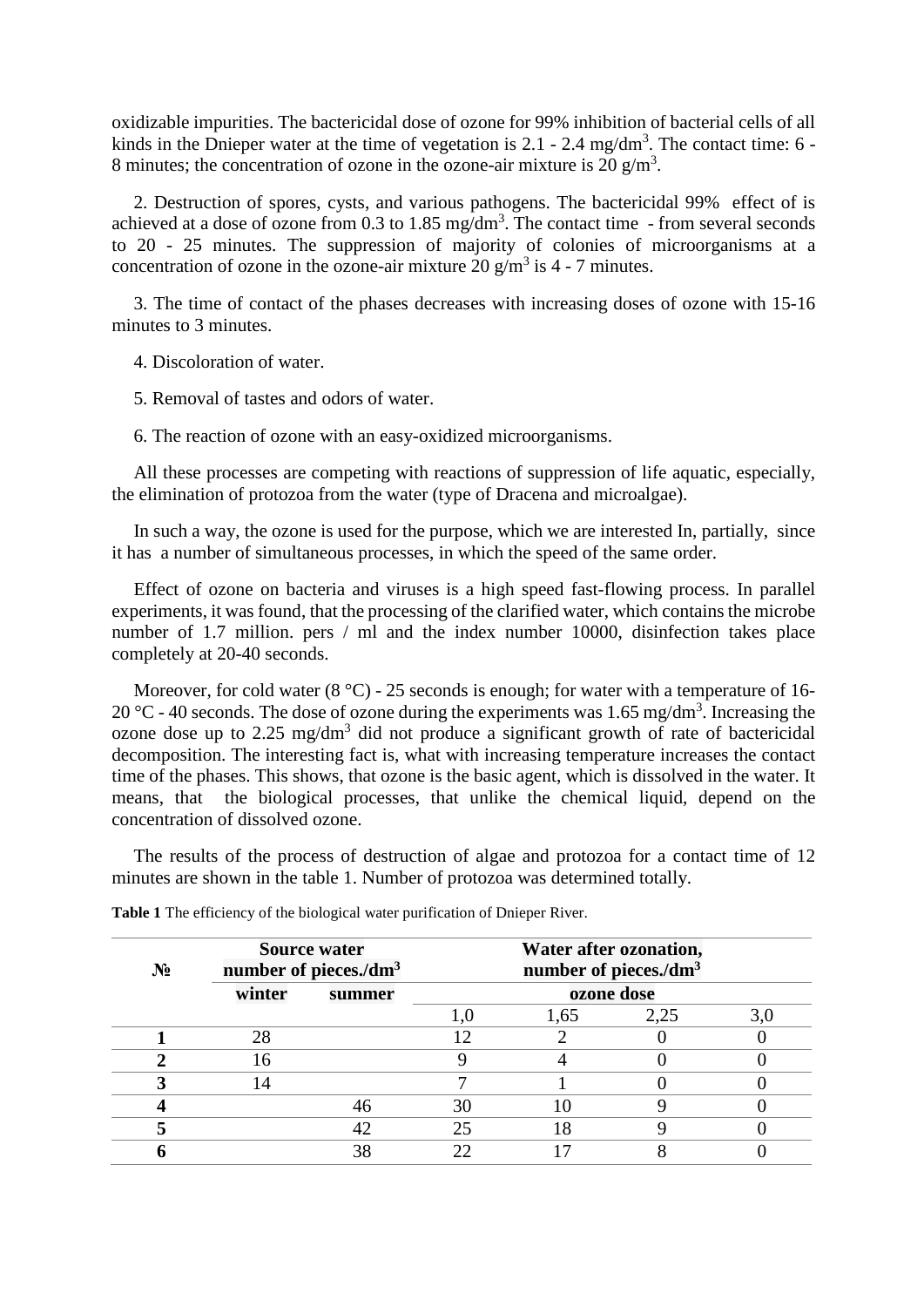By the graphical interpolation it was found, that for winter water the dose of ozone for the complete suppression of protozoa is  $1.8$ -2.2 mg/dm<sup>3</sup>. When the temperature increases in the summer, there is increase the number of protozoa in 1 liter of water, and also decrease the solubility of ozone. The dose of ozone increases and it is  $2,8-2,84$  mg/dm<sup>3</sup>. Let us take as a basis the average result of 2.82 mg/dm<sup>3</sup>.

While the ozonation, it was found, that complete suppression of life of blue-green algae achieved in the samples with the dose ozone -  $2.25 \text{ mg/dm}^3$ , for the ozone dose of 1.65 mg/dm3 - destroyed up to 90% of microalgae; to  $1.0 \text{ mg/dm}^3$  - 70%.



**Figure 2** Results of oxidative action of ozone-air mixture on microorganisms at different concentrations of ozone. 1,2,3 - winter water; 4,5,6- summer water.

Reducing the contact time of the ozone-air mixture with water, leads to a dramatic reduction of effectiveness of the ozonation. So, with the ozone dose of 2.25 mg/dm<sup>3</sup> for a contact time of 12 minutes, achieved 80% inhibition protozoa, for a contact time of 9 minutes, it falls to 50%.

This is easily to explain by the rate of dissolution of ozone in the water. For distilled water the saturation time of ozone in the same apparatus over a wide range the concentration of  $O_3$ and the ratio of gas: liquid is 11-12 minutes. Autoclaving of water samples produced in the standard laboratory autoclave with a mixer on 5 liters. The autoclave was filled with 3.4 liters of water and air was supplied with the ozone-air mixture (C  $(O_3) = 20$  mg/dm<sup>3</sup>). The air volume is 0.2-0.5 dm<sup>3</sup> depending on the necessary dose of ozone.

The system pressure was created by the technical nitrogen and maintained at 0.5-0.6 MPa. After staying the water in an autoclave 12-13 minutes, its samples were sent for analysis. Results of ozonation samples of the water of Dnieper river under the pressure are shown in Table 2.

| $\cdot$ $\sim$ | The dose of ozon, mg/dm <sup>3</sup> |  |  |  |  |  |
|----------------|--------------------------------------|--|--|--|--|--|
|                |                                      |  |  |  |  |  |
|                |                                      |  |  |  |  |  |
|                |                                      |  |  |  |  |  |
|                |                                      |  |  |  |  |  |

**Table 2** Efficiency of water purification of Dnieper River from the simplest under the pressure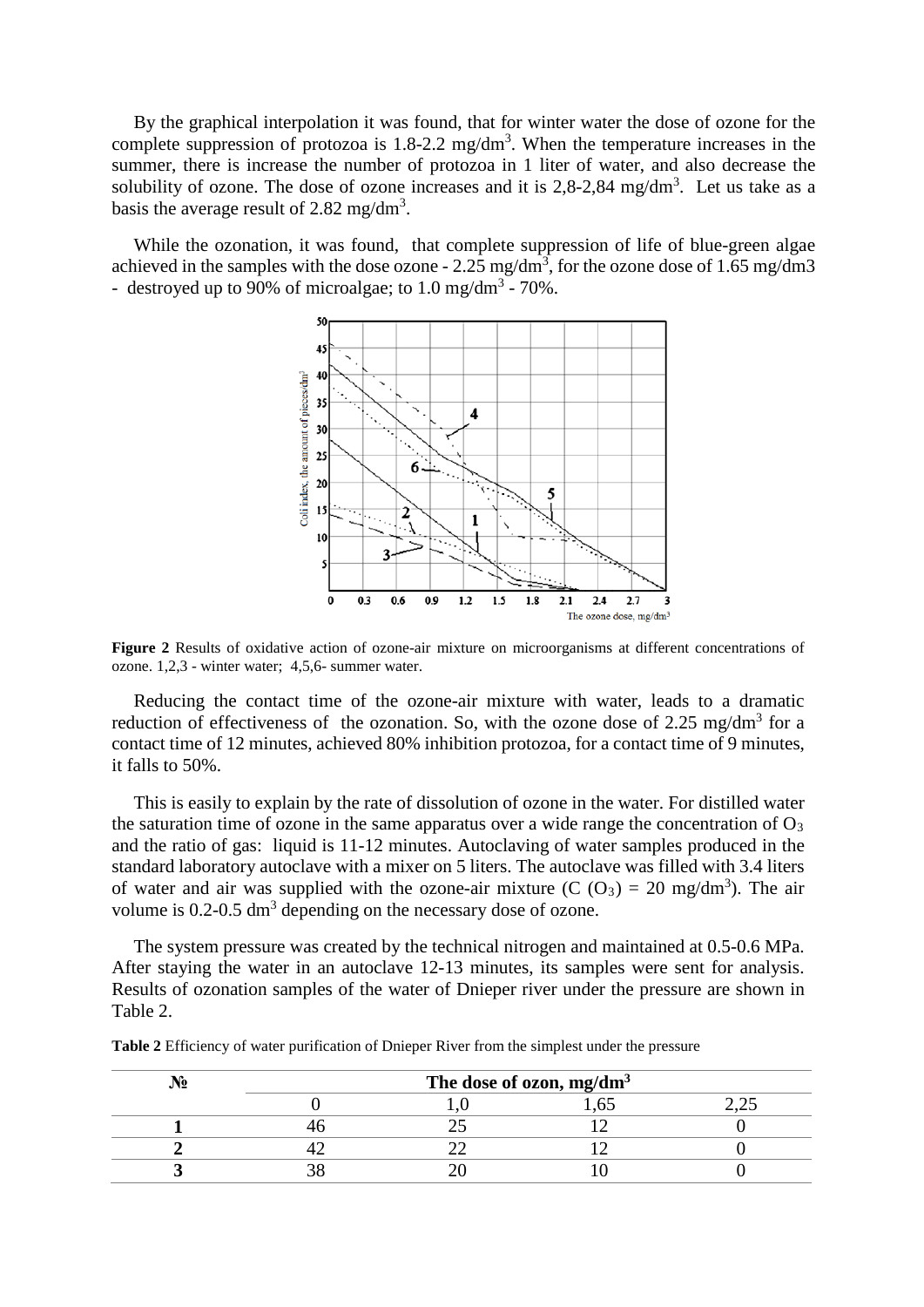By graphical interpolation we determine the required dose of ozone, for the calculation of the process of the bubble water treatment by the ozone-air mixture. It is 2.82 mg/dm<sup>3</sup>. For injection system of ozonation under the pressure  $-2.25 \text{ mg/dm}^3$ .

Research showed, that the ozonation of water affects the water color. In this, the maximum rate of color is 37  $\degree$  at the dose of 5 mg/dm<sup>3</sup> and a contact time -10 min, without the further treatment, which corresponds to GOST 2872-84.



**Figure 3** Graphical dependence of water color of the river of Dnieper and the ozone dose: 1 - the experience №1; 2 - the experience №2.

The turbidity of river water caused by organic substances and some substances of mineral origin -by suspended particles. The turbidity of both waters decreases already at the minimum ozone dose of 3 mg/dm<sup>3</sup> and more effectively extends the decrease than its index increase.

The results of ozonation of waters showed, that the process of reduction of turbidity take place gradually.

Following the ozonation, water, which investigated, been tested by oxidation. As the oxidizing agent it was taken the potassium permanganate, as the analysis with the oxidant with high precision can be carried out in the laboratory of the Institute, and more necessary reagents are available.



**Figure 4** Graphical dependence of the turbidity of the water of Dnieper and ozone dose: 1 - the experience №1; 2 - the experience №2.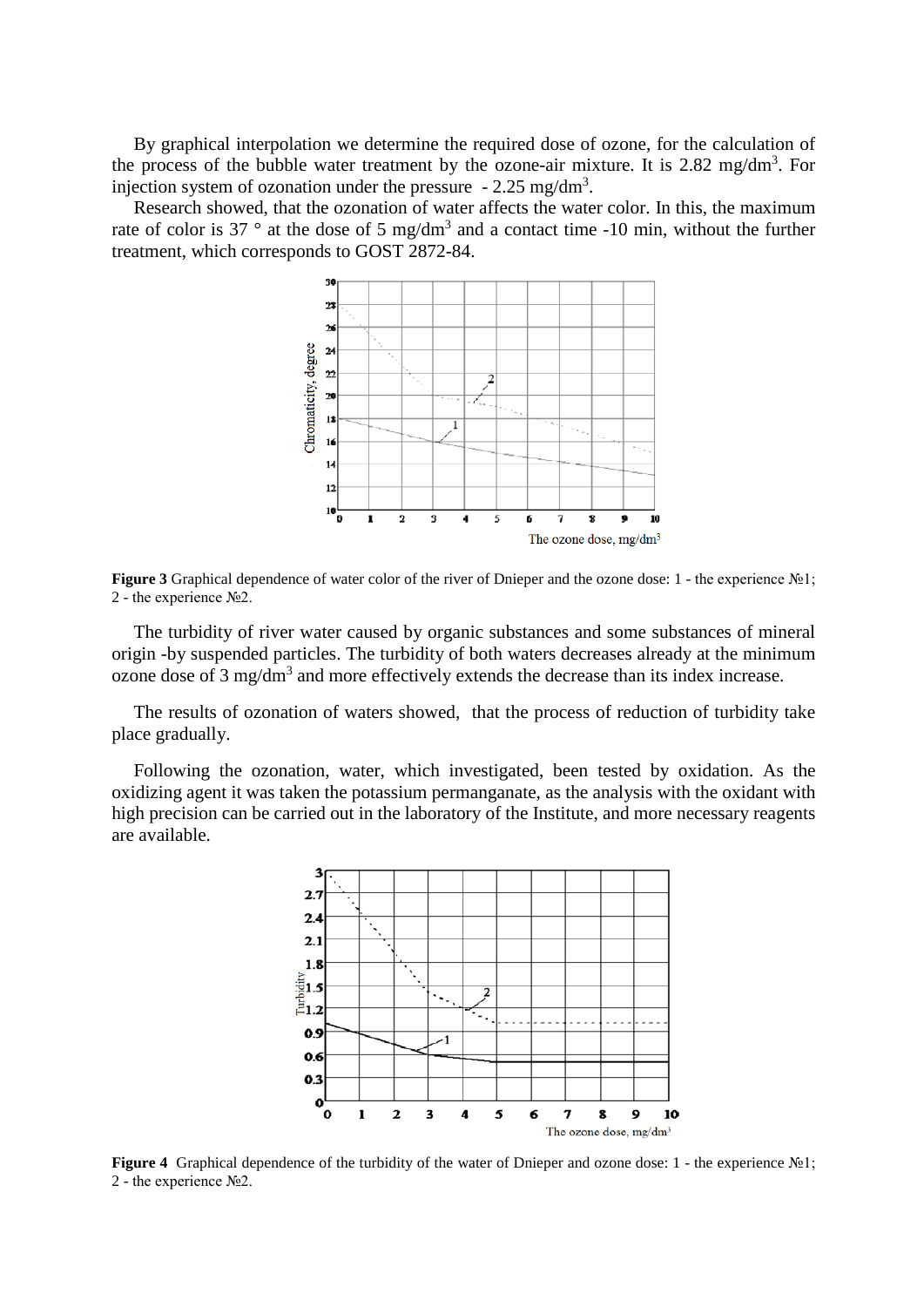We studied the dependence of the oxidizability from the ozone dose. Figure 5 shows plots, which show the degree of reduction of oxidizability from the ozone dose. In order to determine the actual amount of ozone, that went to the oxidation of organic matter as well as some easyoxidizable inorganic compounds, were constructed the response function.

Line 1 shows the concentration of ozone at the inlet of the contact chamber.

Line 2 , which was obtained during the ozonation of natural water with layer of 1m (the height of the bubbling layer) and a contact time of 10 minutes.

The analysis, that showed the concentration of ozone, conducted the first two minutes – after 10 seconds, the second two minutes - 20 seconds, rest for 6 minutes. - after 30 seconds. On the basis of experience, we can conclude, that for the destruction of ozone the consumption of ozone is less than it is supplied in the contact chamber. Knowing the consumption of ozone and the volume of test liquid, we are building a dependency of using the ozone on the height of the liquid.



**Figure 5** The graphical dependence of the oxidizability of water of the river of Dnieper and ozone dose: 1 - the experience №1; 2 - the experience №2

At the analyzed water, we also determined the iron content. Analysis has shown, underground sources contain it in large amounts, more than in the water of the river of Dnieper.

Experiments were carried out under the similar consumption of ozone. Dependence of the iron content from the ozone dose, shows, that the minimum dose of the oxidant affects the iron content and lowers it. The process goes smoothly, and almost in a straight line.

When the quantity of iron in water large, we observe a proportional relation of iron on the dose of ozone.

The curves, that show changes in the content of iron in the water, depending on the dose of ozone, are shown in Figure 6.

The obtained results of the study provided the basis for tehnіko-economic calculations of the ozonation technology.